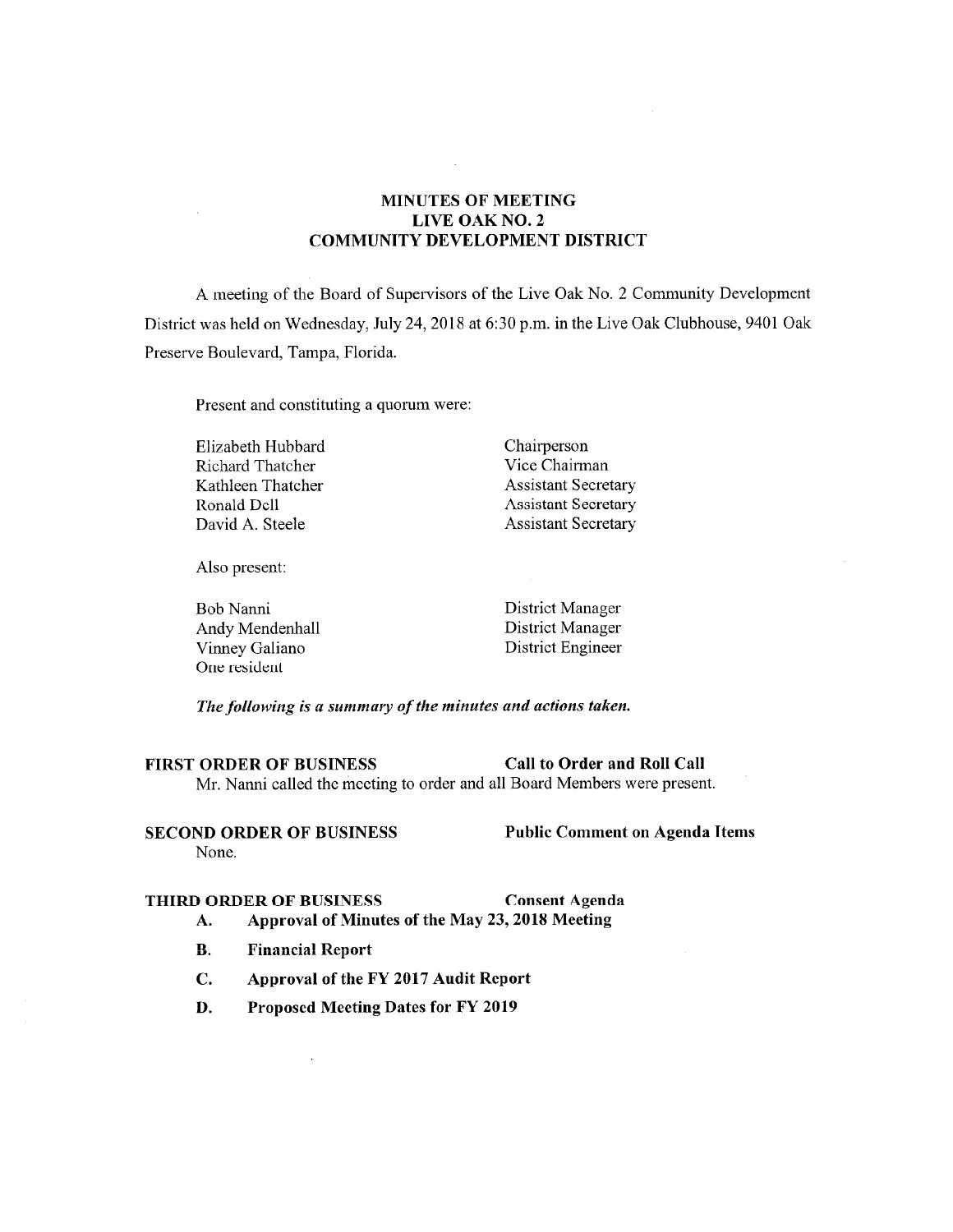ON MOTION by Ms. Hubbard seconded by Mr. Thatcher with all in favor the Consent Agenda was approved as presented.  $5-0$ 

# **FOURTH ORDER OF BUSINESS Public Hearing to Consider Adoption of the Budget for Fiscal Year 2019**

ON MOTION by Ms. Thatcher seconded by Ms. Hubbard with all in favor the Public Hearing to Consider the Adoption of the Budget for Fiscal Year 2019 was opened. 5-0

# **A. Consideration of Resolution 2018-03 Adopting the FY 2019 Budget**

ON MOTION by Mr. Thatcher seconded by Mr. Steele with all in favor Resolution 2018-03 Relating to the Annual Appropriations of the District and Adopting the Budget for the Fiscal Year Beginning October 1, 2018, and Ending September 30, 2019; And Referencing the Operations and Maintenance Special Assessments to be Levied by the District for Said Fiscal Year was adopted. 5-0

## **B. Consideration of Resolution 2018-04 Levy of Non-Ad Valorem Assessments**

ON MOTION by Mr. Dell seconded by Ms. Hubbard with all in favor Resolution 2018-04 Levying and Imposing Special Assessments; Providing for Collection and Enforcement of Special Assessments; Adopting and Certifying an Assessment Roll; Providing for Amendment of the Assessment Roll; Providing a Severability Clause; and Providing an Effective Date was adopted. 5-0

ON MOTION by Ms. Hubbard seconded by Mr. Steele with all in favor the Public Hearing to Consider the Adoption of the Budget for Fiscal Year 2019 was closed. 5-0

# **FIFTH ORDER OF BUSINESS Staff Reports**

# **A. Manager**

Mr. Nanni reported on the following:

- $\triangleright$  Live Oak I will continue to work with LMP.
- **B. Attorney**

None.